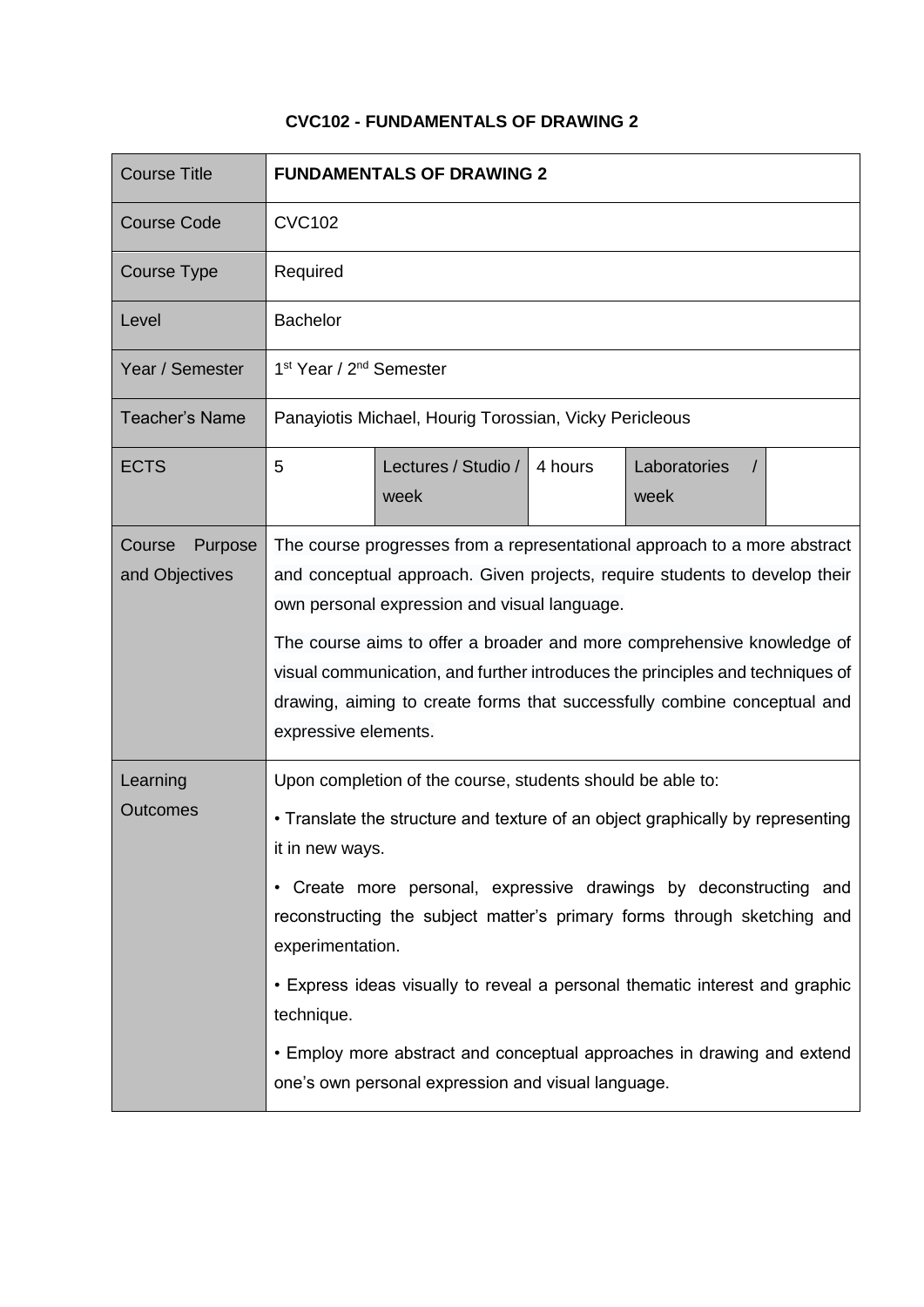|                       | • Evaluate the outcome of their work, justify the solutions to their drawing                                                                            |              |                                                                                                                                                             |  |  |
|-----------------------|---------------------------------------------------------------------------------------------------------------------------------------------------------|--------------|-------------------------------------------------------------------------------------------------------------------------------------------------------------|--|--|
|                       | projects and assess the significance of drawing in the advancement of their                                                                             |              |                                                                                                                                                             |  |  |
|                       | visual language.                                                                                                                                        |              |                                                                                                                                                             |  |  |
|                       |                                                                                                                                                         |              | • Generate unified compositions that explore the special effects of juxtaposed                                                                              |  |  |
|                       | textures and manipulate scale relationships.                                                                                                            |              |                                                                                                                                                             |  |  |
| Prerequisites         | <b>CVC 101</b>                                                                                                                                          | Corequisites |                                                                                                                                                             |  |  |
| <b>Course Content</b> | <b>Sketching</b>                                                                                                                                        |              |                                                                                                                                                             |  |  |
|                       | Students are expected to produce quick sketches of elements within their<br>immediate environment (objects, the interior and exterior of buildings), of |              |                                                                                                                                                             |  |  |
|                       |                                                                                                                                                         |              |                                                                                                                                                             |  |  |
|                       | projected images on the screen, etc., using different drawing instruments,                                                                              |              |                                                                                                                                                             |  |  |
|                       | such as pencils, pens, markers, and ink.                                                                                                                |              |                                                                                                                                                             |  |  |
|                       |                                                                                                                                                         |              |                                                                                                                                                             |  |  |
|                       | <b>Close-up drawings</b>                                                                                                                                |              |                                                                                                                                                             |  |  |
|                       | The students are expected to produce close-up pictures of a chosen subject                                                                              |              |                                                                                                                                                             |  |  |
|                       | giving particular emphasis on structure as well as the different contrasting                                                                            |              |                                                                                                                                                             |  |  |
|                       | textures (i.e. Shiny, rusty, etc.).                                                                                                                     |              |                                                                                                                                                             |  |  |
|                       | <b>Mixed media experimentation</b>                                                                                                                      |              |                                                                                                                                                             |  |  |
|                       |                                                                                                                                                         |              | Based on their close-up drawings, the students are invited to produce one                                                                                   |  |  |
|                       | experimental composition combining different techniques and materials.                                                                                  |              |                                                                                                                                                             |  |  |
| Teaching              |                                                                                                                                                         |              | The taught part of the course is delivered through lectures and visual                                                                                      |  |  |
| Methodology           |                                                                                                                                                         |              | presentations. Extensive project briefing, analysis and visual examples are                                                                                 |  |  |
|                       |                                                                                                                                                         |              | part of the content. Through in-class practical drawing workshops and short                                                                                 |  |  |
|                       |                                                                                                                                                         |              | exercises, students are encouraged to experiment and expand their creative<br>vision. Group critiques of students' work allow for a thorough examination of |  |  |
|                       |                                                                                                                                                         |              | the class progress, while at the same time, the student receives acute                                                                                      |  |  |
|                       |                                                                                                                                                         |              | feedback on their own work. Through the creative use of drawing, sketching,                                                                                 |  |  |
|                       |                                                                                                                                                         |              | photocopying, and collage, students are further encouraged in developing                                                                                    |  |  |
|                       |                                                                                                                                                         |              | their work. The e-learning site of the course is also a valuable tool as students                                                                           |  |  |
|                       | can have access to various references as well as notes of class lectures.                                                                               |              |                                                                                                                                                             |  |  |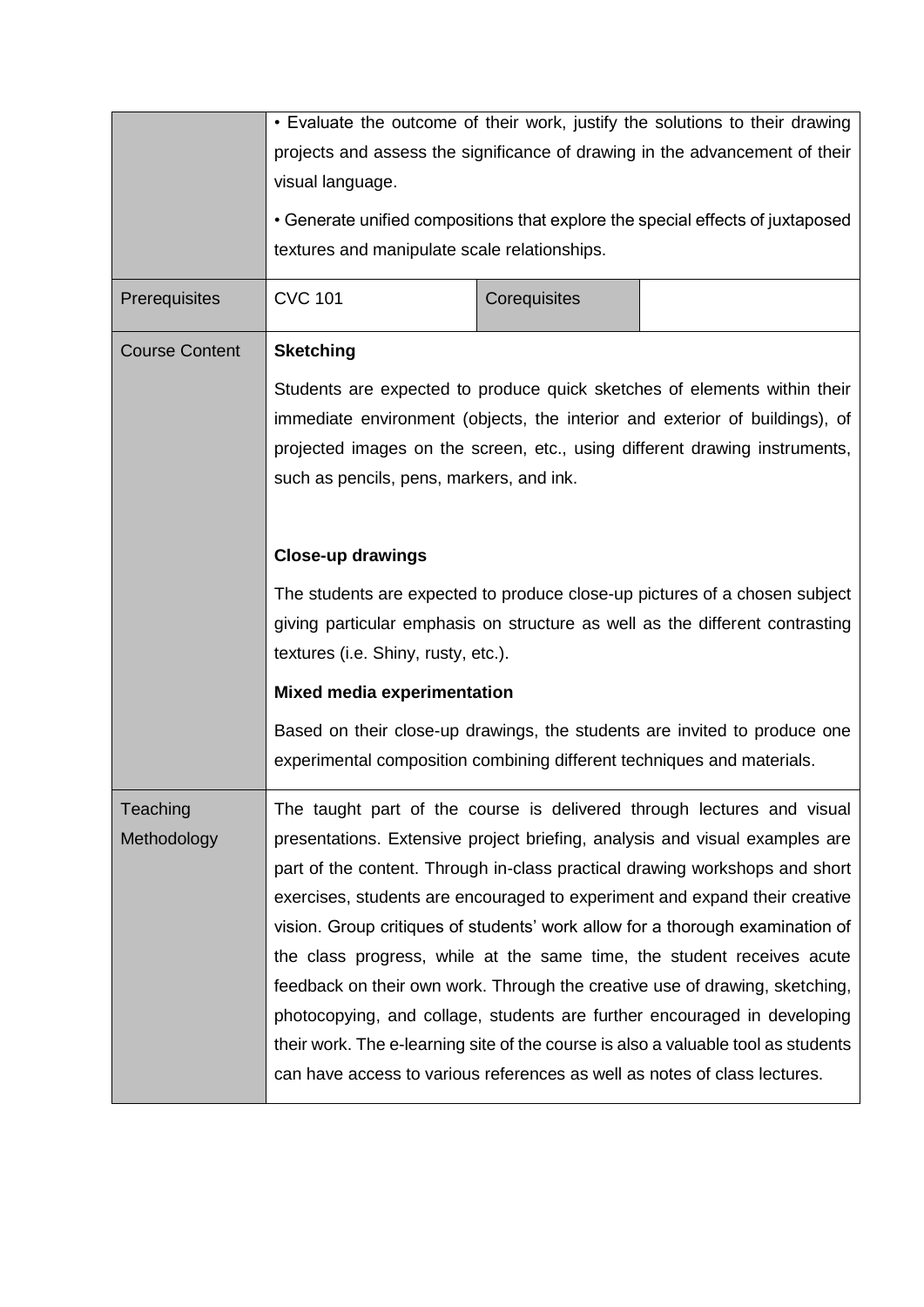| <b>Bibliography</b> | References                                                                                                                            |
|---------------------|---------------------------------------------------------------------------------------------------------------------------------------|
|                     | 1. Hruska, L. (Ed.), Drawing from the Modern 1880-1945. MoMA: New York,<br>2004                                                       |
|                     | 2. Hruska L., (Ed.), Drawing from the Modern 1945-1975. MoMA: New York,<br>2005                                                       |
|                     | 3. Hruska L., (Ed.), Drawing from the Modern 1975-2005. MoMA: New York,<br>2005                                                       |
|                     | 4. Frankel, D. (Ed.), On Line. Drawing through the twentieth Century. MoMA:<br>New York, 2010                                         |
|                     | 5. Davidson, M. (Ed.), Contemporary Drawing. Key Concepts and Techniques.<br>Watson Guptil: New York, 2011                            |
|                     | 6. Maslen M. & Southern J. (Eds.), Drawing Projects. An Exploration of the<br>Language of Drawing. Black Dog Publishing: London, 2011 |
|                     | 7. Kovats T. (Ed.), The Drawing Book. A Survey of Drawing: The Primary<br>Means of Expression. Black Dog Publishing: London, 2005     |
|                     | 8. Frankel, D. (Ed.), Drawing Now: Eight Propositions. MoMA: New York, 2002                                                           |
|                     | 9. Dexter E., Vitamin D. New perspectives in Drawing. Phaidon: London, New<br>York, 2005                                              |
|                     | 10. Schroder K. A., German M., Lahner E. (Ed.), Drawing Now. Hirmer:<br>Albertina, 2015                                               |
|                     | 11. Katharine Stout, Contemporary Drawing: From the 1960s to Now. TATE:<br>London, 2014                                               |
|                     | 12. Marshall R., Sawdon P., Drawing Ambiguity: Beside the Lines of<br>Contemporary Art. I.B. Tauris: London, 2015                     |
|                     | 13. Busch D., Klanten R. (Ed), The Age of Collage: Contemporary Collage in<br>Modern Art. Gestalten: Berlin, 2013                     |
|                     | 14. Busch D., Klanten R. (Ed), The Age of Collage Vol. 2: Contemporary<br>Collage in Modern Art. Gestalten: Berlin, 2016              |
|                     | 15. Clayton M., Leonardo da Vinci: A Life in Drawing, Royal Collection Trust:<br>London, 2018                                         |
|                     | 16. Tolman V., Goya: Drawings and Etchings. Valene Tolman: 2015                                                                       |